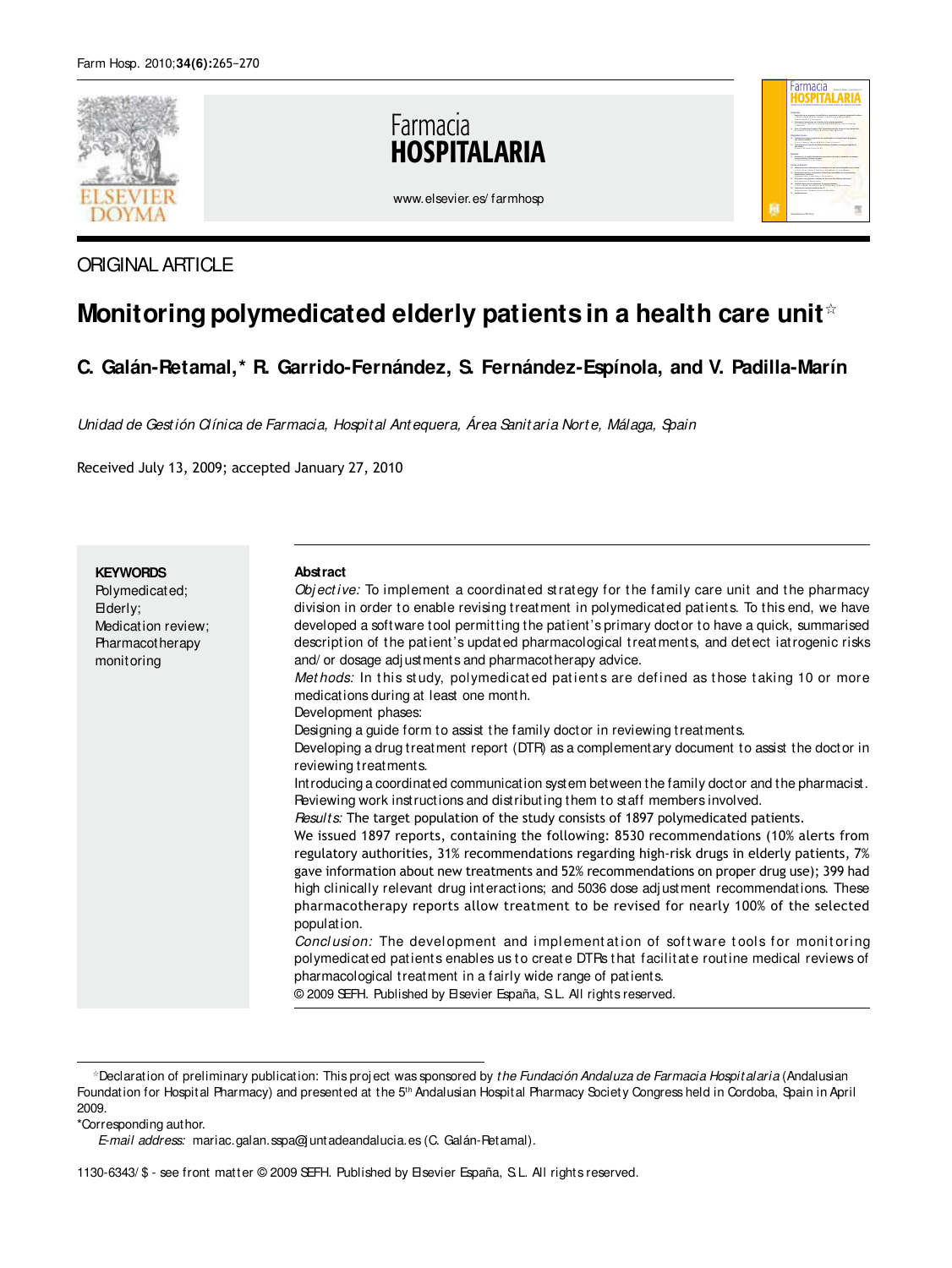**PALABRAS CLAVE** Polimedicado; Anciano; Revisión medicación; **Seguimiento** farmacoterapéutico

#### **Seguimiento del paciente anciano polimedicado en un área de salud**

#### **Resumen**

Obj etivo: Implantar una estrategia coordinada entre la unidad de atención familiar y el servicio de farmacia que posibilite la revisión del tratamiento en pacientes polimedicados. Para ello se ha desarrollado una herramienta informática que permite al médico responsable del paciente visualizar de forma rápida y resumida la descripción del tratamiento farmacológico actualizado, así como la detección de riesgos de iatrogenias y/ o aj uste de dosis y consej o farmacoterapéutico.

Mét odos: Para el estudio se ha considerado paciente polimedicado aquel que toma 10 o más medicamentos durante, al menos, un mes.

Fases de desarrollo:

Diseño de un formulario guía para revisión de tratamientos por el médico de familia.

Desarrollo de un informe farmacoterapéutico (IFT) como documento de apoyo al médico para la revisión del tratamiento.

Puesta en marcha del circuito coordinado médico de familia-farmacéutico: redacción de instrucciones de trabaj o y difusión entre los profesionales implicados.

Resultados: La población diana del estudio corresponde a 1.897 pacientes polimedicados.

Se han emitido 1.897 informes, en los que se recogen: 8.530 recomendaciones (10% alertas de agencias reguladoras, 31% recomendaciones sobre medicación de alto riesgo en paciente anciano, 7% información sobre novedades terapéuticas y 52% recomendaciones sobre uso adecuado del medicamento); 399 interacciones de alta relevancia clínica y 5.036 recomendaciones de aj uste posológico. Estos informes farmacoterapéuticos están permitiendo la revisión del tratamiento de prácticamente el 100% de la población seleccionada.

Conclusión: El desarrollo e implantación de herramientas informáticas en el seguimiento de pacientes polimedicados permite la elaboración de IFT que facilitan la revisión médica rutinaria del tratamiento farmacológico en un censo de pacientes relativamente amplio.

© 2009 SEFH. Publicado por Elsevier España, S.L. Todos los derechos reservados.

#### **Introduction**

The multitude of concomitant diseases in patients over 65 years of age produces a polypharmacy that is very difficult to manage and is susceptible to numerous medication errors and medication-related problems, causing hospital readmissions to increase. <sup>1</sup>

The risk of suffering an adverse reaction to medication is around 5%, a rate that rises to almost 100% when a patient takes 10 or more drugs.<sup>2</sup>

According to Plenary Agreement No. 714 of 25 March 2009, Act No. 85 of the Inter-Territorial Council of the National Health System, related to rational drug use, those individuals with chronic diseases who are taking more than 6 drugs on a continuous basis for 6 or more months are considered polymedicated.

In order to ensure quality care for polymedicated patients over 65 years of age, their treatment must be reviewed at least once a year, as recommended in the ACOVE<sup>3</sup> project t hat est ablishes a set of minimum st andards for qualit y care.

Doctors need to be able to quickly see a summary of their patients' current drug treatment, iatrogenic risks, and/ or dose adj ustments and drug treatment recommendations. The development of a strategy to address this need came about in response to the ACOVE quality drug treatment criteria in elderly patients.

This publication describes the software tool and, more importantly, the design of a communication system between the family care unit and the pharmacy department that effectively adjusts drug treatments to the clinical conditions of polymedicated elderly patients.

#### **Method**

The project was developed in a health care area with a population of 106 756 inhabitants, of which 18% were over 65 years of age. The health care area had a total of 70 family doctors who provided care for four basic widely dispersed health districts.

The proj ect was started in the last quarter of 2008 using the design from the reference documents: Review Form and Drug Treat ment Report (DTR). In January 2009 t he communication system between family doctors and the pharmacy department was started. Area family doctors are currently (May 2009) in the process of reviewing the treatment of their polymedicated patients, and we are reaching nearly 100% of the initial population.

In order to make the sample size of the target population accept able, for t his proj ect we defined ' polymedicat ed patient' as any patient older than 65 years of age and who was taking 10 or more drugs over a period of a month or more.

The first phase of the project was to design a form for reviewing treatment. The obj ective of this document was to serve as a guide for family doctors for rationally reviewing drug treatment.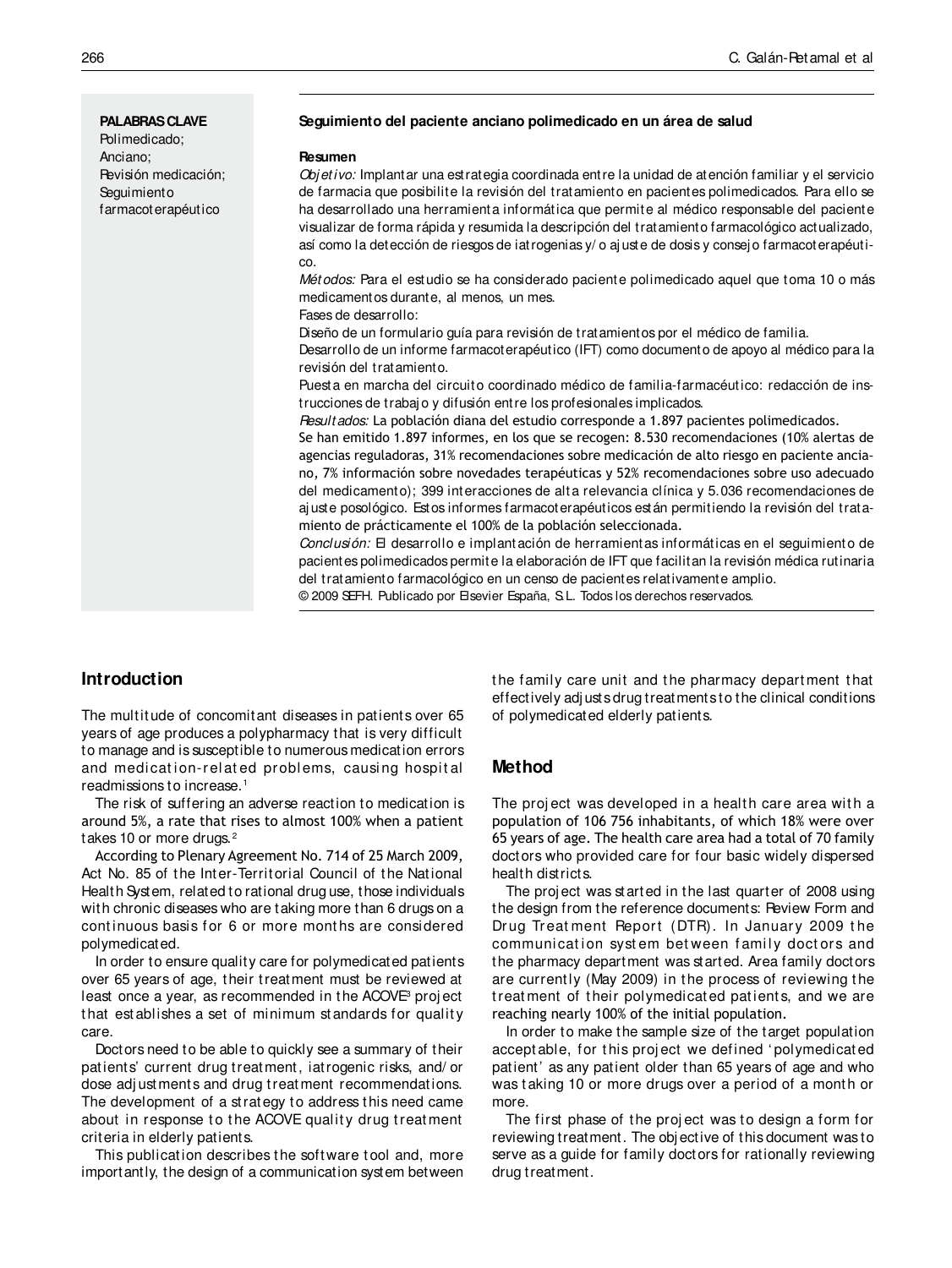The Hamdy<sup>4</sup> quest ionnaire was used as a reference for creating this form, and it includes patient characteristics, risk factors for adverse effects, appropriate medication use and type of intervention.

After the form was approved by the area's pharmacy committee it was made available for download on the intranet.

We then proceeded to create a DTR (Figure) to serve as a support document for family doctors during the treatment review procedure.

This report was designed using the ACCESS version 2003 software application and included the following sections:

- 1. Patient identification data obtained through the MicroStrategy prescription billing programme, the corporate application used by the Servicio Andaluz de Salud (Andalusian Health Department, [SAS]) merged with the unique dat abase of Andalusia, from which names, ages and doctor identification data were extracted.
- 2. Drug treatment: contains the medications collected by the pharmacy's patient during the past month through the MicroStrategy SAS prescription database programme. Active ingredient, dosage, administration route and therapeutic group are given for medications.
- 3. Clinically relevant drug interactions. The Peral Aguirregoitia J et al<sup>s</sup> publication served as the main source of information on the drugs involved, the degree of clinical relevance of drug interactions according to

Hansten, <sup>6</sup> Micromedex, <sup>7</sup> Lexi-Comp<sup>8</sup> and observations on the management of interactions.

- 4. Recommendations on dosage adj ustment in kidney failure obtained from the Drug Therapy Guidelines of the Alicante General University Hospital Pharmacy Department, <sup>9</sup> from the Spanish General Council of Pharmaceutical Colleges<sup>10</sup> and from the David McAuley database. <sup>11</sup>
- 5. Standard Drug Therapy Recommendations.
	- 5.1. Selection of potentially inappropriate drugs for the elderly. We used the Beers criteria<sup>12</sup> as a reference and included three additional groups: insulin, oral ant icoagulant s and digit alic drugs as t hey cause adverse events that lead to a high incidence of emergency department visits.<sup>13</sup>
	- 5.2. Quality indicators of appropriate use of medications. We used three sources of information:
		- A. Recommendations for follow-up and monitoring of treatments with anticoagulants, diuretics, anticholinergics, oral anti-diabetic drugs, barbit urat es, opioid analgesics and angiot ensin enzyme convert er inhibit ors, and angiot ensin receptor antagonists.
		- B. Recommendations related to the medication selection obj ectives contained in the programme contract and the SAS clinical management agreement. These recommendations were developed by the expert group on rational medication use from the Pharmacy and Benefits Section.

| <b><i>Isticits din</i></b><br>Fairmaciu<br>Centro                                                                                                                                                                                                                                                                                                                                                                                                                                                      | INFORME RECOMENDACIONES FARMACOTERAPEUTICAS                                                                                      | INFORME RECOMENDACIONES FARMACOTERAPEUTICAS<br>POINTOUR<br>Cettita                                                                                                                                                                                                                                                                                                                |
|--------------------------------------------------------------------------------------------------------------------------------------------------------------------------------------------------------------------------------------------------------------------------------------------------------------------------------------------------------------------------------------------------------------------------------------------------------------------------------------------------------|----------------------------------------------------------------------------------------------------------------------------------|-----------------------------------------------------------------------------------------------------------------------------------------------------------------------------------------------------------------------------------------------------------------------------------------------------------------------------------------------------------------------------------|
| 293141370-<br>Cora madica                                                                                                                                                                                                                                                                                                                                                                                                                                                                              |                                                                                                                                  | <b>INNSOCKET DELA HINS COA REDUCTASA</b>                                                                                                                                                                                                                                                                                                                                          |
| <b>EGSGA</b><br>Hombro                                                                                                                                                                                                                                                                                                                                                                                                                                                                                 | P. HallMeithe<br>$12 - 24 + 1934$                                                                                                | be entity a determent of parts on for projection and company to decompany the production of the projection and have substituted to a series<br>standinisticate previo Pocientes en brevenicité signifianti con recosi didittovista alle drive ils entrémis obmentionnais, la<br>SEEE KINJEPROMI TO PORTLANDES BE BRING ON A FRESHER / MILITARE ENGINEER CRAVILLETIN TO BE ENGINE. |
| <b>TRATAMIENTO</b>                                                                                                                                                                                                                                                                                                                                                                                                                                                                                     |                                                                                                                                  | Recursos afflicados y Decomendos de sobmiscos.                                                                                                                                                                                                                                                                                                                                    |
|                                                                                                                                                                                                                                                                                                                                                                                                                                                                                                        |                                                                                                                                  | <b><i>DECUMENTATIONS</i></b><br>I were on weight on at last flacture as "Modicarterm a printes de cellese de presentative Orace".                                                                                                                                                                                                                                                 |
| PANCING ACTIVITY<br>BRONNADI'AM 1.00MS - ORAL                                                                                                                                                                                                                                                                                                                                                                                                                                                          | UNIFOTEN/BACO                                                                                                                    | INVESTIGATION CONCERN AT LEFT AND SALE 2022<br>2. Awres Agencia Squaficia de Medicianien y Picalcote Santanie. Pecnic schuelano è l'especi 2001.                                                                                                                                                                                                                                  |
| Christinia (et) - Ofac                                                                                                                                                                                                                                                                                                                                                                                                                                                                                 | SEM-ADDI SEVA SEVEZDAZITA 6<br>PROPULSIVOS.                                                                                      | 3. Firmed the Industriality Terrand Alexie. Curricle reconstant de intermediate also resultantements (CACSAR)<br>Roughs Anizota and do Loud Finders, Pacific Actionization Astronic (\$21).                                                                                                                                                                                       |
| CPROVIDING HD STRAIN + DRAL                                                                                                                                                                                                                                                                                                                                                                                                                                                                            | <b><i>RUCKSOUTELEME</i></b>                                                                                                      | 4. Quality indication for appropriate medication we require adults, knight 31, livials, J. Quality indication for<br>relationships make indicate Lice in a Understate a dent. And Import blund 2007: 138-703.                                                                                                                                                                     |
| PERCHIMANO CORPO . CRAN.                                                                                                                                                                                                                                                                                                                                                                                                                                                                               | PANADOR                                                                                                                          | 5. Rudolph J., Sanue AM, Angeler, ARC 98(Shruhan, 19). The principal angle in under and principalments:<br>among affects in main powers, Anto brain size #10310, Tult 318.                                                                                                                                                                                                        |
| FORDISAGE ARED - CAN                                                                                                                                                                                                                                                                                                                                                                                                                                                                                   | <b>SERPHANENE RENORMANCES</b>                                                                                                    | A Rochot, PA Surer's JR, Sprintolog analy Herians Circulately precise. The prescribing casculate BMJ 1997.<br>149,1064                                                                                                                                                                                                                                                            |
| <b>AUDIOTECHNICAL EXERCIT - CALLAL</b>                                                                                                                                                                                                                                                                                                                                                                                                                                                                 | BORAHOMODEL                                                                                                                      | 7 Link Room, Sputning the Room, Others, he Polenties), mogetation and annualism line in Clinton Art, N. Anni-<br>Intern Mark 2003; 1432/144701                                                                                                                                                                                                                                    |
|                                                                                                                                                                                                                                                                                                                                                                                                                                                                                                        | DEMOCRATIC ACOUNTERING                                                                                                           | & Madophon use lauding by an argumes stagestreed rolls for science stug aren'ts in order soluts. Ann.<br>Vitam lanet 2007 het 1983 fot                                                                                                                                                                                                                                            |
| <b>BETHCHEND WEBKS - CRAY</b>                                                                                                                                                                                                                                                                                                                                                                                                                                                                          | AVENDOVISTAS DE ATADIOTOKENA IL                                                                                                  | Aliaford controls an interfallments forced                                                                                                                                                                                                                                                                                                                                        |
| <b>RESULTAS LENG - ORAL</b>                                                                                                                                                                                                                                                                                                                                                                                                                                                                            | <b><i>BIO GENERALISTS</i></b>                                                                                                    | Fighting produced control today, sense rates<br>45 Checks New Selves contributed and programs and all opinions of traditionary years. No Reich Pollution including                                                                                                                                                                                                                |
| 14100964201 RRUS - 08%                                                                                                                                                                                                                                                                                                                                                                                                                                                                                 | <b>BINSEDME TRIA NOVA DEPETITIVE</b>                                                                                             | El Juriser 3 February 3010<br>Millerstown (1986-4-005) (12)                                                                                                                                                                                                                                                                                                                       |
| SMVACHTHA ZRIG - CRAL                                                                                                                                                                                                                                                                                                                                                                                                                                                                                  | INVERSIONS DELA HING COA RESULTADA                                                                                               | It has a arts at Crivat Seved in Coupe (Milate in News) Ass 208.<br>12. Machine's shap interactions                                                                                                                                                                                                                                                                               |
| INTERACCIONES                                                                                                                                                                                                                                                                                                                                                                                                                                                                                          | A AISTE POSOLOGICO EN INSUF, EEN AL                                                                                              | 11 Henrieri drug (rilenturture)<br>14 Sare de John Monmeder                                                                                                                                                                                                                                                                                                                       |
| <b>BENNGORILIZELA</b><br><b>DESAILED TO A LEASE A</b><br><b>HAD ON</b>                                                                                                                                                                                                                                                                                                                                                                                                                                 | DRIVING                                                                                                                          |                                                                                                                                                                                                                                                                                                                                                                                   |
| 0004115                                                                                                                                                                                                                                                                                                                                                                                                                                                                                                | (CCFAID PURINT CRO correlar)                                                                                                     | Diservalence                                                                                                                                                                                                                                                                                                                                                                      |
| MARINARDA DE LA INTERACCIÓN<br>FORECADO EREDET<br><b>MACCAS</b>                                                                                                                                                                                                                                                                                                                                                                                                                                        | Cr2d (6 mem); 36 mg cons 10 x 36 600 mg coos 18 -<br>34%                                                                         |                                                                                                                                                                                                                                                                                                                                                                                   |
| <b><i>MODARINGSTAN</i></b>                                                                                                                                                                                                                                                                                                                                                                                                                                                                             | <b>EMAGES</b> Child                                                                                                              |                                                                                                                                                                                                                                                                                                                                                                                   |
| <b>KODACODA MARINI</b>                                                                                                                                                                                                                                                                                                                                                                                                                                                                                 | C.O. + 32 months has an appropriate adoptions about<br>superform in 10 mig/24 h.                                                 |                                                                                                                                                                                                                                                                                                                                                                                   |
|                                                                                                                                                                                                                                                                                                                                                                                                                                                                                                        |                                                                                                                                  |                                                                                                                                                                                                                                                                                                                                                                                   |
| a servicinate corpora de stalhas con financiale poste partiga-<br>promoter to be a greater of the policies of the control of the<br>activizador de la allebo lokia de anos: fornace:<br>ingenciatorista accento de la rollancia de sabdomostic                                                                                                                                                                                                                                                         |                                                                                                                                  | <b>And I want to the morning of</b>                                                                                                                                                                                                                                                                                                                                               |
| CONSEIO FAEMACOSTRAPEUTICO                                                                                                                                                                                                                                                                                                                                                                                                                                                                             |                                                                                                                                  |                                                                                                                                                                                                                                                                                                                                                                                   |
| INVESTORES DE LA BOMBA DE PROFONES<br>By Burealthy de collection at a Principal angulational determination is looking collected in the company of the average of the company of<br>profitant de la gialitzazione APE) sito en la proprietazione provincia de regono non una chiefrance della molte eristerazione<br>Scenario Street ponel (c); No extra yong you evidence as a pair of control as an operator many as a difficult on the<br>prison exits an alagnizing prevail.<br>2010/11/05 00:04:07 | Ninga algorial US Base art association and results and a receptors as a concentration contract for recording algorithms from the |                                                                                                                                                                                                                                                                                                                                                                                   |
| EXT YOU AND AFTARYOLD LOTTED STABLE SIX CITY CALL PHONO AND THE PUT OF DESIGN ARRAIGNMENT CONTINUES ON THE PUT OF THE CONTINUES.                                                                                                                                                                                                                                                                                                                                                                       | A and ADM/1, IRID. Nevade baronce beneficial ergs, as interested precommen de six agementes processos de aproximación.           |                                                                                                                                                                                                                                                                                                                                                                                   |
| ANTAGONISTAS DE ANGIORENSIA E MONOFAEMACOS<br>in team-acoust circos ships aux lot (CA c ARA / compartn his cocontra r/A, neurosofa destinct a multi-system                                                                                                                                                                                                                                                                                                                                             | parallanation ACA puring Network dia spacetic architectics as called at data change anguilation between the architectural anter- |                                                                                                                                                                                                                                                                                                                                                                                   |
| te focumitatum pe costa da información a BCA. Baha co BCA, a aproxima anabastic, Satuanto o rentalho os considerantes<br>MANUFACTURE                                                                                                                                                                                                                                                                                                                                                                   |                                                                                                                                  |                                                                                                                                                                                                                                                                                                                                                                                   |
| AND LOFTEN STAR OF MAIN 1 - SHELL BLACKS                                                                                                                                                                                                                                                                                                                                                                                                                                                               |                                                                                                                                  | <b>Digit Lightham down and an except and an increased</b>                                                                                                                                                                                                                                                                                                                         |

**Figure 1** Drug treatment report.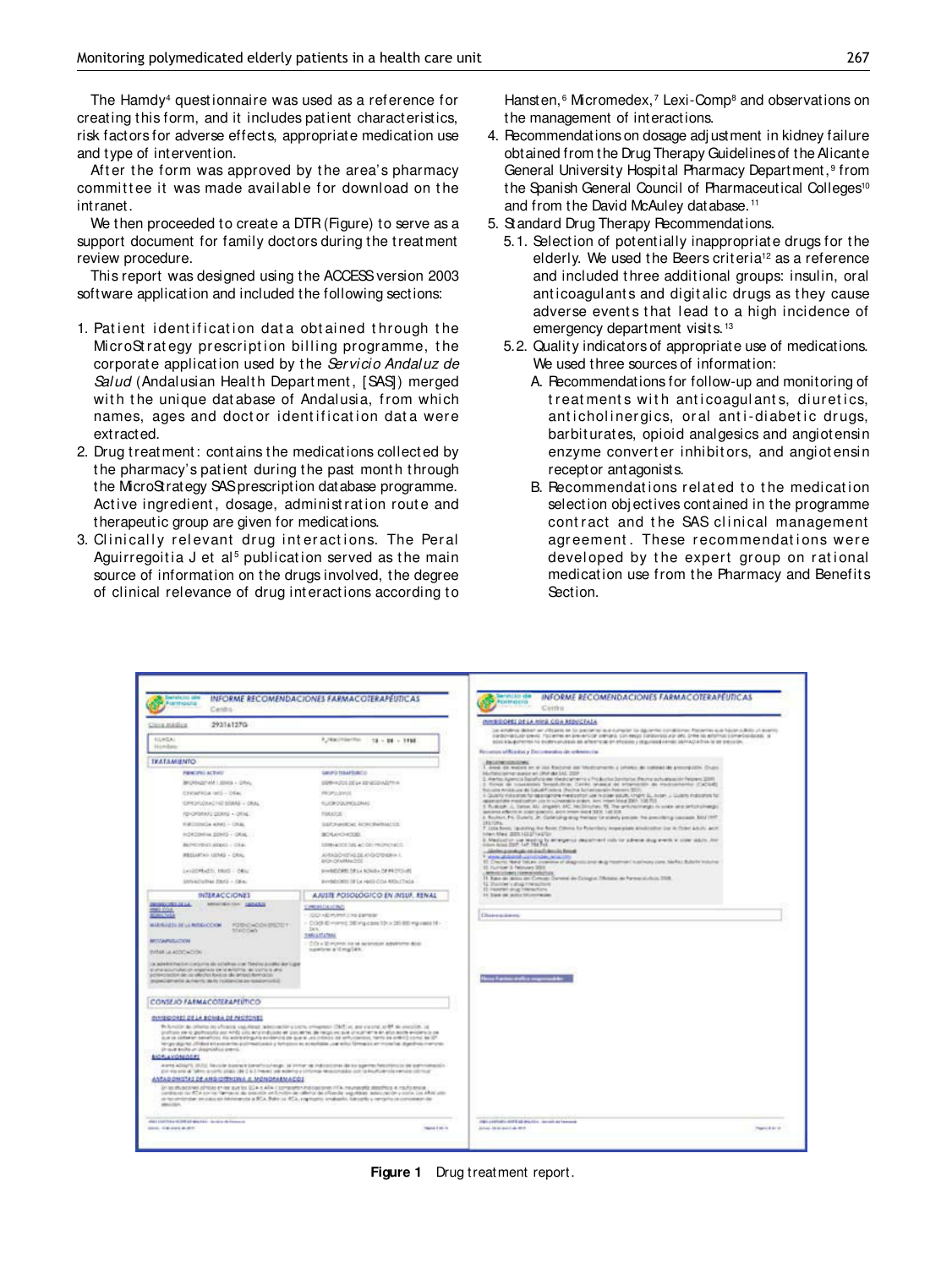#### **Table** Drug treatment recommendations

| Drug                                                       |     | <b>Interactions</b> |     | High risk<br>medication |     | Regulatory<br>agency warnings |  |
|------------------------------------------------------------|-----|---------------------|-----|-------------------------|-----|-------------------------------|--|
|                                                            | No. | %                   | No. | $\%$                    | No. | %                             |  |
| Acetylsalicylic acid+propionic acid derivatives            | 126 | 31.58               |     |                         |     |                               |  |
| Macrolides+HMG CoA reductase inhibitors                    |     | 22.06               |     |                         |     |                               |  |
| HMG CoA reductase inhibitors+phenylalkylamines derivatives |     | 11.03               |     |                         |     |                               |  |
| HMG CoA reductase inhibitors+fibrates                      |     | 5.51                |     |                         |     |                               |  |
| Theophylline+fluoroquinolones                              |     | 5.51                |     |                         |     |                               |  |
| Acetylsalicylic acid                                       |     |                     | 963 | 36.42                   |     |                               |  |
| Lorazepam                                                  |     |                     | 244 | 9.23                    |     |                               |  |
| Acenocoumarol                                              |     |                     | 222 | 8.40                    |     |                               |  |
| Zolpidem                                                   |     |                     | 198 | 7.49                    |     |                               |  |
| Dipotassium clorazepate                                    |     |                     | 190 | 7.19                    |     |                               |  |
| <b>Bioflavonoids</b>                                       |     |                     |     |                         | 196 | 22.98                         |  |
| Amoxicillin/clavulanic acid                                |     |                     |     |                         | 158 | 18.52                         |  |
| Antipsychotics                                             |     |                     |     |                         | 152 | 17.82                         |  |
| Alpha-adrenergic blockers                                  |     |                     |     |                         | 137 | 16.06                         |  |
| Moxifloxacin                                               |     |                     |     |                         | 95  | 11.14                         |  |

- C. Warning about the risk of anticholinergic effects with certain drugs using the Rudolph JL et all anticholinergic risk scale. <sup>14</sup>
- 5.3. Informat ion on drugs classified by t he Andalusian centre for drug information<sup>15</sup> such as new treatments not recommended for use (NTNR) and new combinations not recommended for use (NCNR).
- 5.4. Information on warnings issued by regulatory agencies. These include those issued by the Spanish agency for medications and health products, <sup>16</sup> the Food and Drug Administration (FDA)<sup>17</sup> and the Drug Safety Update.<sup>18</sup>
- 6. Bibliography.
- 7. Comments. Open text that includes observations on nonstandardised treatment.
- 8. Pharmacist's signature.

Lastly, the study instructions were edited and distributed among medical and pharmaceutical professionals with the backing of the hospital and primary care directors involved. In this way the communication system between family doctors and pharmacy departments was put into action.

The family doctor received a list from the pharmacy department with a list of all of their polymedicated patients and an personalised DTR for each patient.

The review form and the DTR are used as guidelines for treatment review.

The procedure was completed with the registration of the patient's electronic medical history, creating a clinical health episode, including all interventions that result from the treatment review.

#### **Results**

The prevalence of polymedicated patients in our area amounts to 10% of the over 65s population; 19% take more than 8 drugs and 34% take more than 6.

The target population ranges in age from 65 to 101 years, of which 30% are between 75 and 79 years and 60% are women.

We have reported data from the first 8 months after introducing the strategy (October 2008 to May 2009).

The pharmacy department issued 1897 DTR in which 399 had high clinically relevant drug interactions, 5036 dosage adj ustment recommendations for kidney failure and 8530 drug therapy recommendations. Of the latter, 52% of recommendations were related to the appropriate use of medication, 31% provided information on high-risk medications, 10% covered regulatory agency alerts and 7% gave information about new drugs.

Table shows the main drug treatment or medications involved in the previous recommendations.

#### **Discussion**

Pharmaceutical intervention can adopt various pharmaceutical strategies for assessing drug treatment in polymedicated patients.<sup>19</sup> One of the most effective strategies involves the pharmacist reviewing the patient's treatment plan, filling out a DTR and then contacting the doctor in charge.<sup>20</sup> Peports must be prepared quickly and communication streamlined with the family doctor, as it ensures that patient drug data and information reflected in the DTR, is as up-to-date as possible. This method is even more effective when the intervention is carried out on the current prescription and not retrospectively.<sup>21</sup>

There are few publications on this type of pharmaceutical int ervention on large populations. Hanlon<sup>22</sup> applied this int ervention to 208 patients (DTR, recommendations for the doctor, interview and patient information programme). In similar studies, the number of patients does not differ much with respect to the previous sample and in all cases the therapeutic plan was reviewed by a pharmacist, interviews were conducted with the actual patients, DTR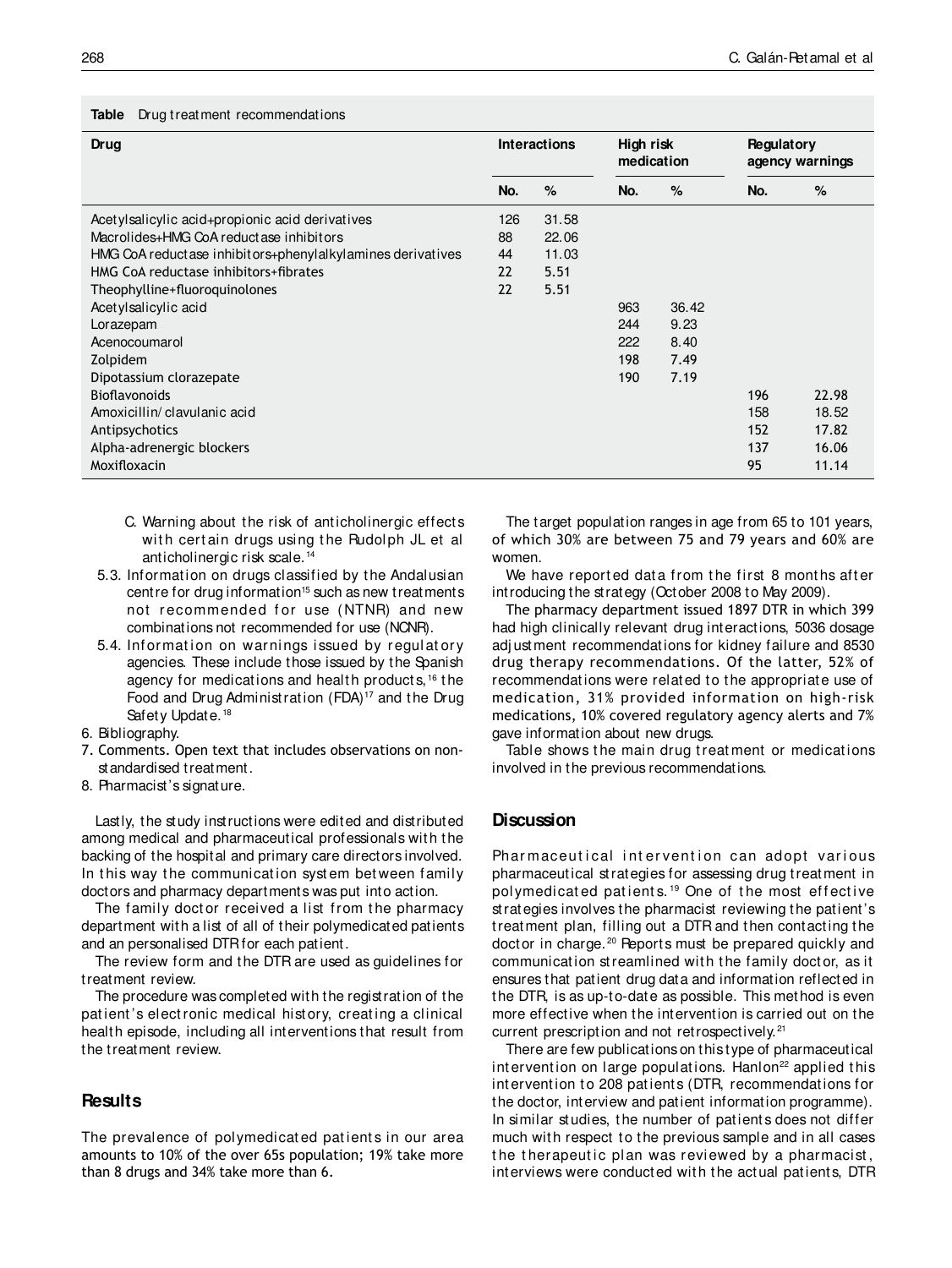were filled out and agreement reached with the doctors in charge. 23,24

In 2005, Zarowitz et al<sup>25</sup> published their intervention with 6693 patients where pharmacists reviewed the therapeutic plan and presented a range of learning activities for both the patient and prescribing doctor, with truly surprising results in the initial phase of the study.

We would also like to point out an observational descriptive study carried out in our area using a telephone survey on 73 patients to detect possible errors in medication and to determine treatment adherence. <sup>26</sup>

At the institutional level, we note the initiatives carried out by the Andalusian health service, whose clinical management contract with primary care for 2008 aims towards reviewing the medication of individuals older than 65 years who use 10 or more drugs. The role of t he pharmacist in this case consists of obtaining lists of patients who meet these requirements and sending the lists to the various units. The family care units (medical and nursing staff) of these departments will then review the treatment.

A final example is the initiative carried out in the Community of Madrid, which even gives legal status to the review of treatments for polymedicated patients, as cited in Article 3 of Decree 6/2006 legislated in Madrid.<sup>27</sup> Similar initiatives can be found in other communities.<sup>28</sup>

We conclude that this type of strategy, where the pharmacist assessing polymedicated patients' drug treatment plans, regardless of the level of care they are receiving, is crucial. As we have seen, if the assessment is followed by filling out a DTR, the intervention results even more effective. However, in most cases the pharmacy departments' structure is incapable of supporting this workload. It is therefore essential that software tools be developed such as those proposed in this study in order to encompass the entire target population of the intervention.

In 2008, Yourman et al<sup>29</sup> reviewed the impact of using elect ronic prescription systems on the quality of drug therapy plans in elderly patients. The aspect that interests us in this section is that the patient sample evaluated with t his st rat egy increases significant ly. Some aut hors focus their attention on the use of certain drug groups that are of particular risk for the elderly, such as hypnotics/ sedatives, on samples sizes of more than 12 000 patients. 30 Along the same lines, electronic assistance has been designed for prescribing psychotropic medication in Brigham Hospital<sup>31</sup> to reduce the risks of falls and avoid over-sedation and cognitive damage in elderly patients. The sample size was 3718 patients and 7456 medical prescriptions.

Another item worth noting is the controversy surrounding the transfer of lists of medications that are potentially inappropriate for use in elderly patients from one country to another. As such, within the Beers criteria almost half of the drugs are not marketed or in use within Europe. We must therefore supplement these criteria with literature sources that reflect our social context. We are not aware of any initiative at European level and which is therefore adapted to our environment. This point is central for the development of databases with explicit criteria, which would then allow us to make DTR automated.

The form designed for the doctor to review and assess treatment is based on the form proposed by Hamdy et al. It is simpler than others that are more complete but more difficult to fill out, such as the Medication Appropriateness Index (MAI). <sup>32</sup>

In our literature review we did not find any publications that describe in detail the databases used (when used) or the scientific technical sources employed. Nor did we find a detailed description of a DTR obtained from the previously mentioned dat abases. This study aims to provide professionals with a software tool that allows them to contribute their knowledge to the multidisciplinary assessment of the polymedicated patient in those environments where there are no electronic prescription systems.

In the second phase we must determine the impact of pharmaceutical intervention on medical prescriptions and on the actual patient.

In conclusion, the review of the therapeutic plan for polymedicated patients constitutes an effective strategy since chronic diseases and complex treatments are the norm for this type of patient. Its effectiveness increases if the intervention is carried out on the entire target population. To this end, we must develop technical assistance methods for prescriptions in community care similar to those used in hospital care.

## **Conlict of interest**

The authors affirm that they have no conflicts of interest.

### **References**

- 1. Fernández LC, Barón B, Vázquez B, Martínez T, Urendes JJ, Puj ol E. Errores de medicación e incumplimiento terapéutico en ancianos polimedicados. Farm Hosp. 2006;30:280-3.
- 2. Baena JM, Martínez MA, Tomás J. Selección de medicamentos en el anciano (I). Características diferenciales y criterios genéricos de selección. FMC. 2003;10:501-7.
- 3. Knight EL, Avorn J. Quality indicators for appropriate medication use in vulnerable elders. Ann Intern Med. 2001; 135:703-10.
- 4. Hamdy RC, Moore SW, Whalen K, Donnelly JP, Compton R, Testerman F, et al. Reducing polypharmacy in extended care. South Med J. 1995;88:534-8.
- 5. Peral Aguirregoitia J, Lertxundi Etxebarria U, Martinez Bengoechea MJ, Mora Atorrasagasti O, Franco lamella E, Gabilondo Zelaia I. Evaluación prospectiva de interacciones entre medicamentos en pacientes ingresados mediante una aplicación informática. Farm Hosp. 2007;31:93-100.
- 6. Hansten PD, Horn JR. Hansten and Hom′s drug interactions analysis and management. St. Louis, MO: Facts and Comparitions; 2001 and updates.
- 7. Micromedex Healthcare Series (electronic version). Thomson Micromedex, Greenwood Village, Colorado, USA [accessed 11/ 9/ 2006]. Available from: http:/ / www.thomsonhc.com
- 8. Bachmann KA. Drug interactions handbook. 2 ed. Ohio: Lexicomp; 2004.
- 9. Guía farmacoterapéutica Servicio de farmacia Hospital general Universitario de Alicante [accessed 3/7/2009]. Available from: http://www.dep19.san.gva.es/intranet/servicios/Farmacia/ New\_eGFT.htm